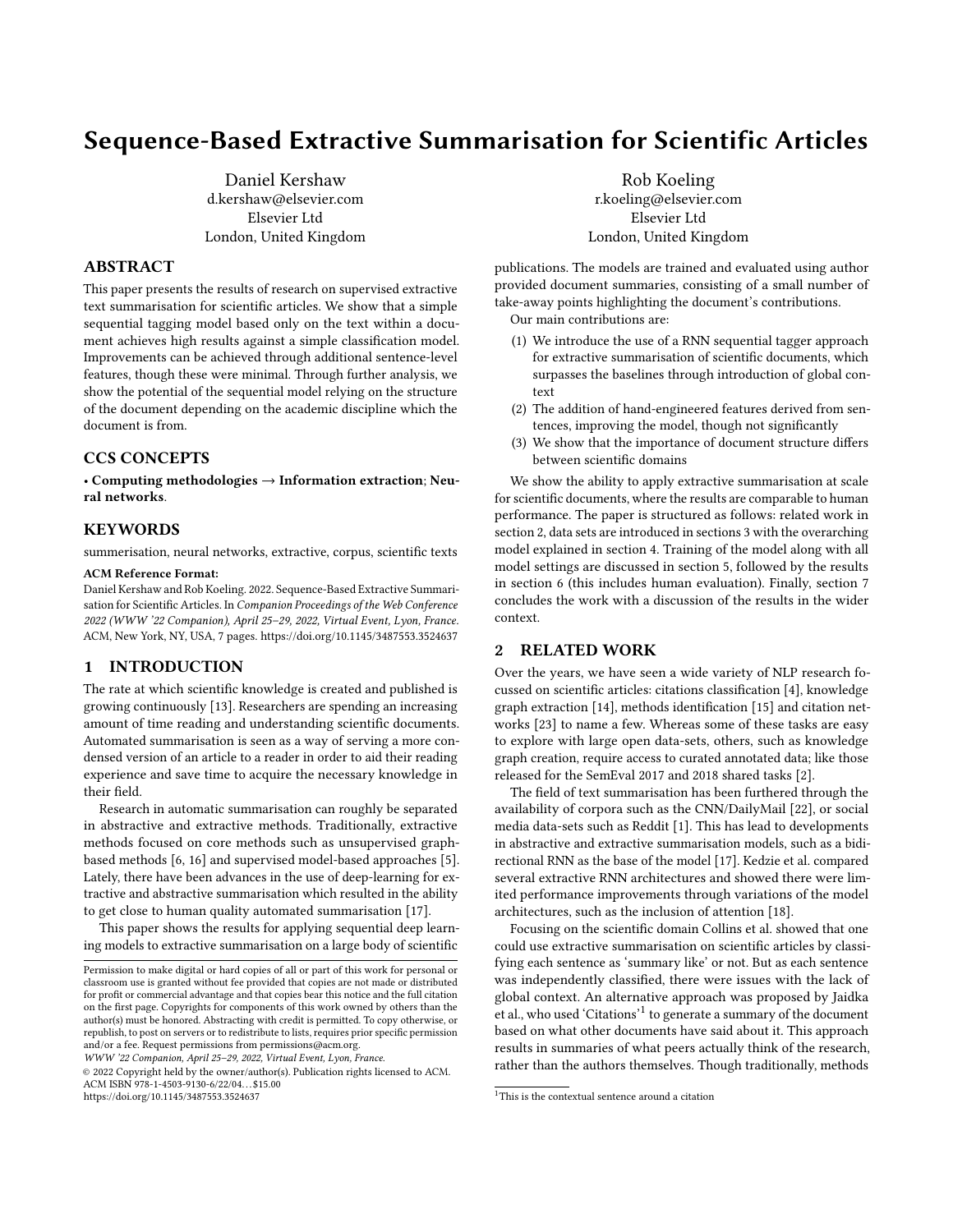for summarising scientific articles focus on the patterns within the text with, for example, [Teufel and Moens](#page-6-11) looking at the rhetoric patterns within the text to extract summaries.

In this paper we show that through the application of neural extractive summarisation we can generate short (4 sentence), human readable summaries which match a human baseline on a large corpus of scientific documents from across a variety of scientific disciplines.

# <span id="page-1-0"></span>3 DATA SET

In this research study we leverage so-called author-provided highlights to train a extractive summarization model. 'Author highlights' consist of four to six bullet points provided by the author at time of submission, and are designed to be a 'key finding' summary of the paper, which is more condensed than the abstract. Author highlights are similar to the summaries provided within the CNN/DailyMail data-set [\[22\]](#page-6-7), which is used extensively in summarisation research. Example author highlights are found in Table [5.](#page-5-5)

The data-set contains 138, 735 documents, this is split into train, test and validation sets. The train and test sets are used during the model training and the validation set is used to report the results presented in sections [6.](#page-3-0) The documents in this data-set have on average 4 author highlight, with an average of 12 tokens per highlight. This is in comparison to the CNN/DailyMail datasets which has 4 summary sentences, with a average length of 13 tokens. One notable difference between the two data-sets is that while the CNN/DailyMail documents have on average 22 and 30 sentences respectively, the scientific documents have an average of 128 sentences. Other notable differences are: the more complex language and a higher number of [OOV](#page-0-2) terms used in scientific writing and the different structure in which the articles are written.

#### 3.1 Data Sampling

The training data for the model is generated by selecting sentences from within the documents that are 'similar to' the author provided highlights. [Nallapati et al.](#page-6-3) proposed the use of a greedy sampling method to select the best sub-set of 'similar' sentences. In greedy sampling one sentence is added to the selected set at a time, based on which one increases the overall similarity metric the most. For this work we use rouge-l-f as the metric to compare sentences to the set of highlights. Selection of new sentences is stopped once 10 sentences have been selected. Unlike [Kedzie et al.](#page-6-8) and [Collins](#page-5-1) [et al.,](#page-5-1) who optimised for rouge-2-r, rouge-l-f was chosen as it was shown to yield balanced summaries which contain the core topics. This can be seen as a trade-off between recall based metrics, which tend to produce large amounts of noise, and precision based metrics that favour the shortest summaries.

The articles within our data contain a number of features not seen in other similar data-sets. Scientific articles are written in a more formalised structure, with the documents broken down into distinct (sub)sections to aid the reader in understanding the content. Using a gazetteer which maps section titles to a set of high level section types<sup>[2](#page-1-2)</sup>, it was shown that 29.9% of sentences were taken from the 'Results' section. This would be in line with the author highlights focusing on the results and findings of the article.

Additionally, author highlights are on average 12 tokens long, compared to an average of 15 tokens for the sentences sampled from the document using rouge-l-f. Sampling with rouge-l-r results in much longer sentences: an average of 28 tokens. This is evidence that the sentences sampled using rouge-l-f are more similar to the author provided highlights.

#### 3.2 Preprocessing

Before the documents are used to train the model they go through a number of preprocessing steps. We normalise or remove nonstandard elements typical for scientific documents, like mathematical formulae, chemical compounds and maps. In addition custom XML mark-up is removed, which could contain citation information. This leaves us with the plain text, which is normalised and tokenized using the [NLP](#page-0-2) processing pipeline from JohnSnow Lab.<sup>[3](#page-1-3)</sup>

### <span id="page-1-1"></span>4 MODEL

We are aiming to select the best subset of sentences, representing the main take-away points (highlights) from an article. As with [\[10\]](#page-6-8) and [\[17\]](#page-6-3) we treat this as a sequence tagging problem. Given an article  $D$  that contains a set of  $n$  ordered sentences  $s_0, s_1, ... s_n$ , a summary is generated by predicting the label of the sentences  $y_1, ..., y_n \in \{0, 1\}^n$ , such that  $y_i = 1$  means the  $i^{th}$  sentence should be included in the summary.

At a high level the proposed models can be broken down into two components, the sentence encoder (see section [4.1\)](#page-1-4) and the sentence extractor (see section [4.2\)](#page-2-1). The sentence encoder processes each individual sentence to form a vector representation, and the sentence extractor then takes all sentence encodings in order to select the best sentences to be included in the highlights. This means that given a sequence of sentence embeddings  $h = h_1, h_2, ..., h_n$  the extractor outputs a sequence of predictions (probabilities) in the form of  $y = y_1, y_2, ..., y_n$ .

[Kedzie et al.](#page-6-8) showed there is limited difference between the results of varying [RNN](#page-0-2) sequence tagging extractive summarisation models, such as [\[3\]](#page-5-6) which included an attention mechanism, or [Nal](#page-6-3)[lapati et al.](#page-6-3) who processed the document twice. For this reason a simple single layered bi-direction [RNN](#page-0-2) was chosen as the base of the summarisation model where the classification was made on the concatenation of the forward and backwards hidden states of each sentence which is then passed through a [Multilayer Perceptron](#page-0-2) [\(MLP\)](#page-0-2).

#### <span id="page-1-4"></span>4.1 Sentence Encoders

[Kedzie et al.](#page-6-8) proposed three distinct sentence encoders, each representing the sentences in different ways. These are: averaging word embeddings (MEAN), [RNN](#page-0-2) and [CNN](#page-0-2) encoding of the word vectors.

MEAN. For a sentence of  $n$  words, the embedding is simply the average over the set of word embeddings  $h = \frac{1}{|s|} \sum_{1=1}^{|s|}$ 

 $CNN.$  A number of  $1D CNN's$  $1D CNN's$  $1D CNN's$  with varying widths are passed over the word embeddings to produce a sentence embedding. This is similar to [\[11\]](#page-6-12), though instead of classifying the final layer with

<span id="page-1-2"></span><sup>2</sup> Introduction, Methods, Results, Discussions, Conclusion, Other

<span id="page-1-3"></span><sup>3</sup><https://nlp.johnsnowlabs.com/>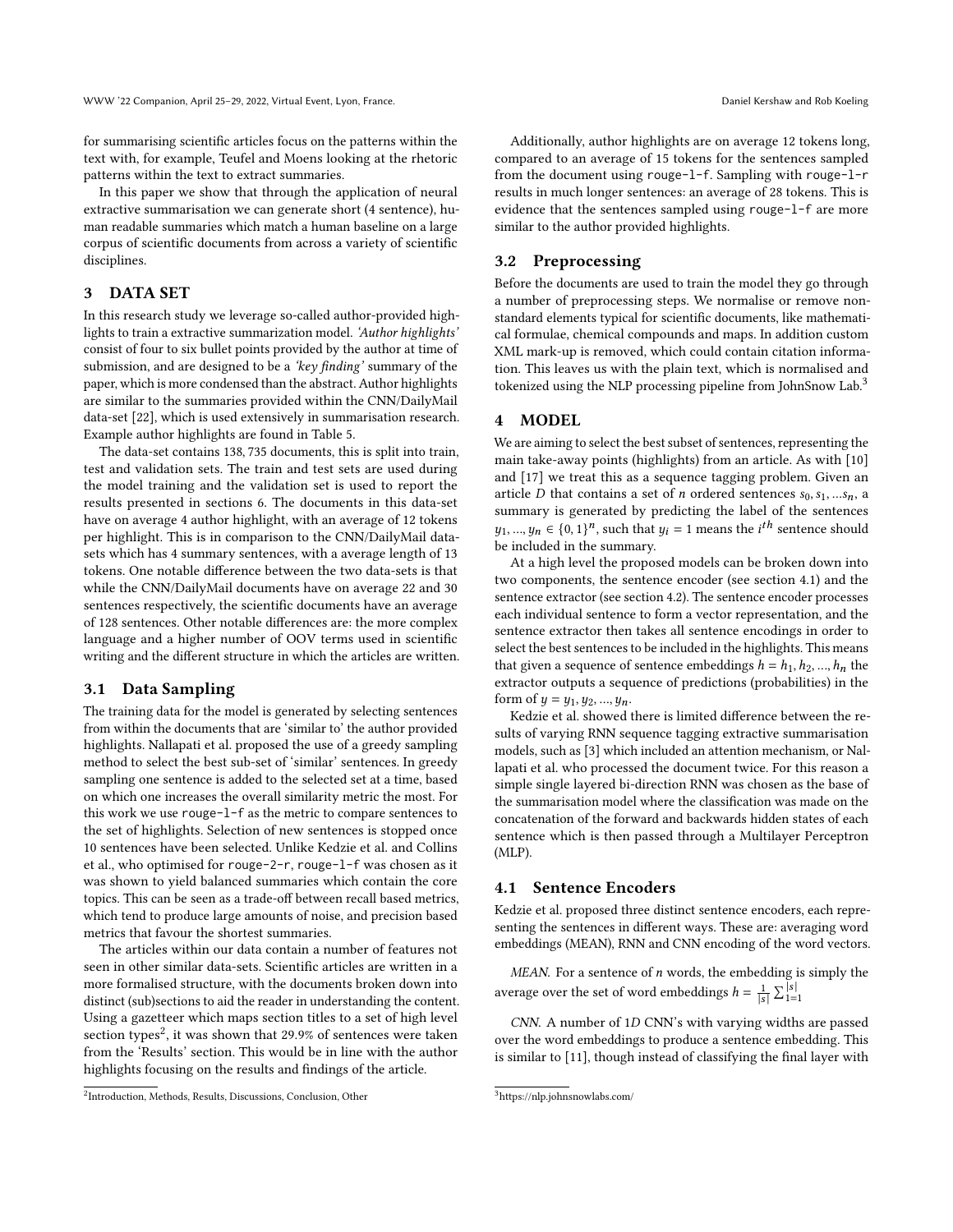|            | # Documents |       |        | Average Labels Average # Sentence Avg sentence length |
|------------|-------------|-------|--------|-------------------------------------------------------|
| Test       | 41.756      | 10.04 | 162.85 | 24.07                                                 |
| Train      | 83.153      | 10.02 | 163.62 | 24.06                                                 |
| Validation | 13.826      | 10.07 | 163.51 | 24.13                                                 |
| ______     |             |       |        |                                                       |

Table 1: General statistics for the data-sets depending on the domains they represent

a number of dense layers, it is used as an input for the next level of the model.

[RNN.](#page-0-2) As in [\[5\]](#page-5-1) sentences can be represented as the concatenated final states of a single layered bi-directional [RNN.](#page-0-2) Though instead of using a [GRU](#page-0-2) for the [RNN](#page-0-2) cell an [LSTM](#page-0-2) [\[7\]](#page-6-13) is used, to replicate the sentence encoding found in [\[5\]](#page-5-1).

<span id="page-2-2"></span>4.1.1 Additional Features. [Collins et al.](#page-5-1) and [Narayan et al.](#page-6-9) demonstrated that both extractive and abstractive summarisation models can be improved with the addition of pre-computed features (side information) in the model. This is achieved by concatenating additional features on to the sentence encodings. For this work, the sentence level features proposed in [\[5\]](#page-5-1) are used. These are:

Number of numbers - the number of numeric tokens within the sentence.

Sentence Length - the number of tokens within the sentence.

Section Classification - a one-hot encoding of the section class where the sentence comes from. This can either be 'Introduction', 'Related Work', 'Methods', 'Results', 'Discussions', 'Conclusion' or 'Other'. This is done through a simple string match against a gazetteer of section titles.

Title Overlap - the normalised number of words which appear in both the sentence and the title.

Key Phrase Overlap - the number of words which appear in both the key term list and sentence.

Abstract Overlap - the number of words which appear in both the sentence and abstract of the document.

These features are concatenated together into one feature vector per sentence. The feature vector is then passed through a number of dense layers before being concatenated with the sentence embedding. This then makes up the input for the document encoder.

#### <span id="page-2-1"></span>4.2 Sentence Extractors

[Kedzie et al.](#page-6-8) compared a number of sequence based models for extractive summarisation. For simplicity this paper focuses on a simple single layered bi-directional [RNN](#page-0-2) based sequence tagging model. The output of the forward and backwards pass of each cell within the [RNN](#page-0-2) are concatenated and then passed to a [MLP](#page-0-2) layer for final classification. The soft-max output of the classifier is then regarded as the probability whether the sentence should be included in the summary or not. This is a discriminatory classifier  $p(y_{1:n} | h_{1:n})$ . This means that each prediction is made independent of the other predictions by the model. As with one of the sentence encoders proposed in section [4.1](#page-1-4) [LSTM](#page-0-2) cells are used within the [RNN.](#page-0-2)

4.2.1 Modification. Section [4.1.1](#page-2-2) introduced sentence level features in addition to the sentence embedding. At a document level

there are also features which can be used within the sentence extractor. Though instead of concatenating them to an output of the model (as with sentences in section [4.1.1\)](#page-2-2), the hidden states of the [LSTM](#page-0-2) cells within the [RNN](#page-0-2) are initialised with document level features. Initialising the hidden state with user and product attributes was done by [Ni et al.,](#page-6-14) [Ni et al.,](#page-6-15) [Ni and McAuley](#page-6-16) to generate personal abstractive reviews for products. Instead of using product and user based features, we initialise the [LSTM](#page-0-2) with the [ASJC](#page-0-2) codes, the abstract and the title for the given document.

ASJC - each document is given a series of codes which represent the subject area and disciplines<sup>[4](#page-2-3)</sup> of the journal in which the paper was published. A journal can be associated with multiple [All](#page-0-2) [Science Journal Classification](#page-0-2) [\(ASJC\)](#page-0-2) codes, thus for a document the final [ASJC](#page-0-2) vector is the normalised sum of the individual [ASJC](#page-0-2) embeddings.

Title - the title is represented by the average of its word embeddings Abstract - the abstract is represented by the average of its word embeddings

The vectors which represent these three additional features are concatenated together and passed though a fully connected layer before being used to initialise the [LSTM](#page-0-2) within the sentence extractor.

#### 4.3 Base Model

We approach extractive summarisation as a sequence tagging problem. In contrast, Collins et al. [\[5\]](#page-5-1) classified each individual sentence independently. Thus, where in the sequence tagging model the preceding sentences influence the prediction for the current sentence, there is no interaction between sentences in the classification model. We use the latter model as a baseline in the evaluation stage.

# <span id="page-2-0"></span>5 EXPERIMENTS

To evaluate the quality of the automated summaries they are compared to the gold standard (author highlights) provided by the authors. The comparison is done on the top 4 ranked sentences, using rouge-l-f. The metric from here on will be referred to as rouge-l-f@4.

#### 5.1 Settings

We initialise the model with GLOVE embeddings of size '100'. Unknown words receive an embedding which has been randomly initialised. Different models were trained with and without the ability to modify the embeddings (see results in Table [2\)](#page-4-1).

Sentence Encoder. First the three proposed sentence encoders are tested. A number of the parameters are held constant due to results

<span id="page-2-3"></span><sup>4</sup>There are 334 unique [All Science Journal Classification](#page-0-2) [\(ASJC\)](#page-0-2) codes, each representing disciplines and sub-disciplines. More information on them can be found at [https://service.elsevier.com/app/answers/detail/a\\_id/15181/supporthub/scopus/](https://service.elsevier.com/app/answers/detail/a_id/15181/supporthub/scopus/)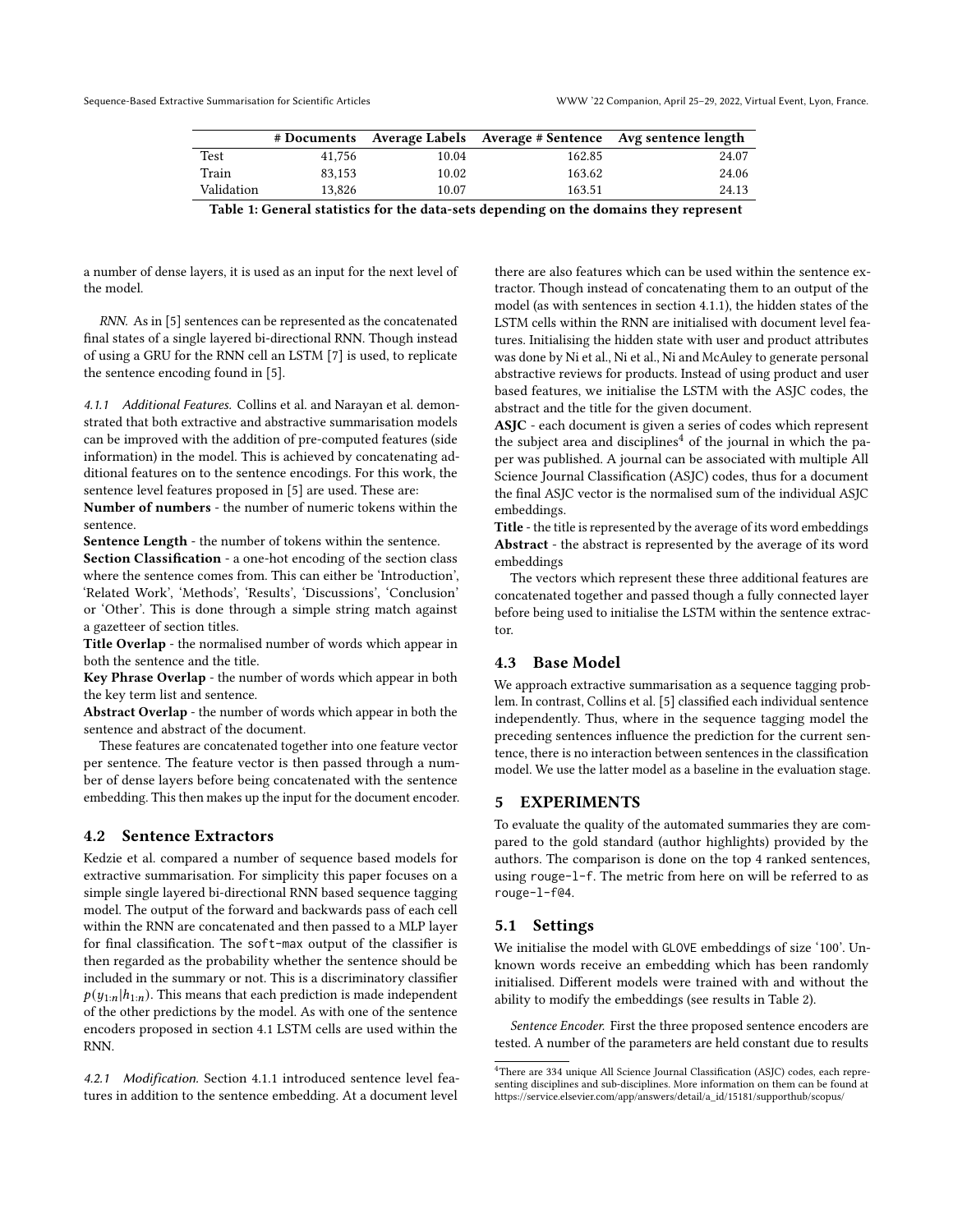from previous experimentation. The word embedding dimensionality is 100 across all the experiments and all [LSTM](#page-0-2) cells within the sentence encoder have a hidden state of 100. For the [CNN](#page-0-2) we use 25 filters of size [1, 2, 3, 4]. This means all three sentence encoders produce output vectors of size 100.

Sentence Extractor. The hidden state within the [LSTM](#page-0-2) cell is consistently held at 128. The [MLP](#page-0-2) layer is of size 50 before it is classified using a softmax layer. The [ASJC](#page-0-2) embedding size is set to a size of 100 which is used in the additional features along with the title and abstract embeddings (which have a length of 100)

#### 5.2 Training

Models are trained using weighted negative log-likelihood which has to be minimised.

$$
L = -\sum_{s, y \in D} \sum_{i=1}^{n} \omega(y_i) \log p(y_i | y_{< i}, h) \tag{1}
$$

The weights within the models are proportional to the number of positive and negative labels where  $w(0) = 1$  and  $w(1) = N_1/N_0$ . Where  $N_n$  is the number of labels within the document for that classification.

The model was optimised using ADAM [\[12\]](#page-6-17) and stochastic gradient descent, with a learning rate of 0.0001 and dropout across the model of 0.25. Additionally, gradient clipping was used to mitigate against the problem of vanishing gradient, this was set to 1. Models are trained for up-to 50 epochs, with early stopping if there has been no decrease in validation loss for 5 epochs.

# <span id="page-3-0"></span>6 RESULTS

The following section reports the results of the experiments outlined above. First the results for the varying sentence encoders are reported, with the best performing sentence encoder used to test the effectiveness of adding additional features to the model. The best performing model overall is submitted for human evaluation in sections [6.6.](#page-4-2)

All models are trained three times, and the results reported are created using a document level average across each of the runs. Additionally, an approximate randomisation test is used to report on statistic confidence in the results between models.[5](#page-3-1)

# 6.1 Sentence Encoder

Results for the varying sentence encoders can be found in Table [2.](#page-4-1) The metrics reported are rouge-l-f@4 against the author provided highlights in the validation set. Results indicate that the best performing models are those developed with the [CNN](#page-0-2) based sentence encoder. This is consistent with the results when they are broken down by discipline. As one can see the results show limited variance between the different forms of sentence encoders. Moreover, within them all offer the same stability across disciplines. The same stable scores across the sentence encoders can be seen in [\[10\]](#page-6-8), where no significant difference was reported between the models. This resulted in the MEAN embeddings being used. However, here the [CNN](#page-0-2) based embedding with trainable word embeddings is used in the next experiment.

#### <span id="page-3-2"></span>6.2 Additional Features

As proposed in sections [4.1.1](#page-2-2) and [6.2](#page-3-2) the model was modified with the addition of features to both the sentence encoder and sentence extractor. In Table [3](#page-4-3) we show the results for the [CNN](#page-0-2) based sentence encoder with trainable embeddings with the additional features. The inclusion of additional features with the sentence encoder results in a noticeable improvement in the rouge-l-f@4 score, with computing articles seeing a maximum increase of 0.45. However, even though the modification of the sentence encoder improves the quality of the summaries, initialising the sentence extractor with the document level features degrades the quality of the summaries slightly. The document features on their own reduced the rouge-l-f@4 by 0.05, though not statistically significant.

#### 6.3 Baseline

The initial model discussed in section [4.2](#page-2-1) with the addition of document and sentence level features significantly outperform the baseline model proposed in [\[5\]](#page-5-1). The baseline model classified each sentence separately from each other, meaning there is no addition of context in the classification from the surrounding sentences. The significant difference in the results from the two models indicates that the inclusion of more contextual information through the [RNN](#page-0-2) is important. This is evidence that structure is an intrinsic feature within the model

#### 6.4 Structural Analysis

The training data-set is constructed using greedy sampling, with the majority of sentences coming from the 'Results' section of the articles. When looking at the distribution of the location of the predicted sentences within the document, one can see that there is indeed a dependency on the structure of the document on which sentences are selected. Within the top 4, 28.84% of sentences are from the 'Results' section, followed by sentences from the 'Introduction' which accounted for 19.79%. This distribution of sentences from across the article is not seen in the summarisation of news articles. [\[8\]](#page-6-18) reported a strong lead-bias, where sentences from the beginning of the articles dominate the summaries.

To further investigate how much the model depends on the structure of the document, we train the model again with the sentences within each training document shuffled. The new model is then applied to the validation data-set which has not been shuffled. A significant drop in the metrics would then indicate that the structure of the document and the context which is learnt through the document level [RNN](#page-0-2) is important.

Results can be seen in Table [4.](#page-4-4) As one can see there is a drop in performance across all disciplines, with the rouge-l-f@4 reducing from from 22.19 to 20.75, a 9.35% reduction. The significant reduction across the board is similar to results reported in [\[10\]](#page-6-8) for news, showing that the model is learning the position of the sentence within the document. This is understandable since scientific articles generally have a clear, intrinsic structure. Though when looking at the individual disciplines one can see that the size of the reduction varies across the board. Disciplines such as Economics and Computing, which are associated with a more varied writing style, have less of a reduction. This would indicate that for some

<span id="page-3-1"></span><sup>5</sup><https://github.com/Sleemanmunk/approximate-randomization>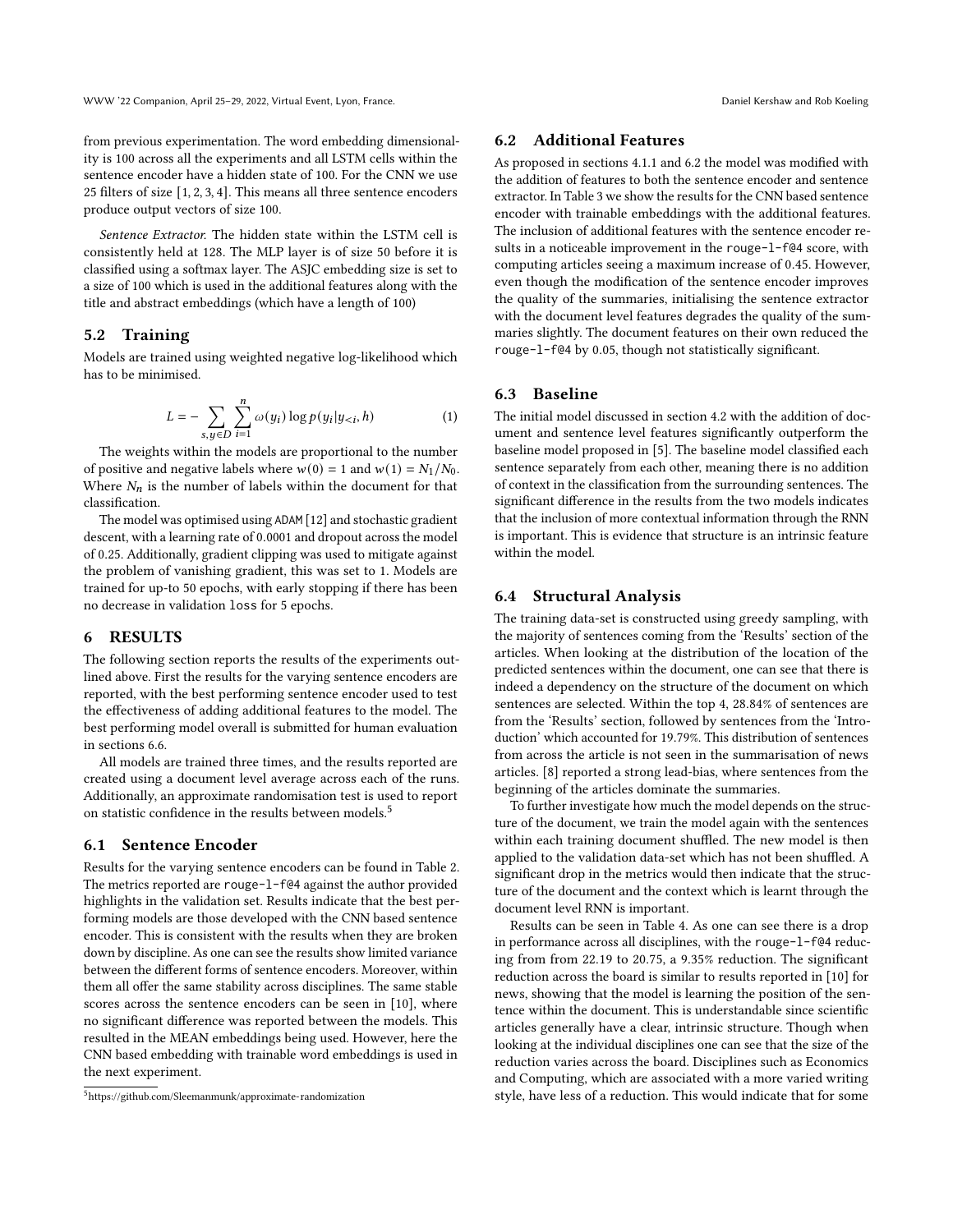|            |            | <b>Biology</b> | Computing | Economics | All   |
|------------|------------|----------------|-----------|-----------|-------|
| <b>CNN</b> | $False(*)$ | 20.87          | 23.01     | 21.92     | 21.91 |
|            | True       | 21.03          | 22.97     | 21.61     | 22.19 |
| <b>MAN</b> | $False(*)$ | 20.75          | 22.50     | 20.99     | 21.79 |
|            | $True(*)$  | 20.90          | 22.44     | 21.02     | 21.89 |
| <b>RNN</b> | $False(*)$ | 20.85          | 22.60     | 21.31     | 21.86 |
|            | $True(*)$  | 20.49          | 22.33     | 20.97     | 21.51 |

<span id="page-4-3"></span><span id="page-4-1"></span>Table 2: **rouge-l-f@4** scores for each of the six variations in sentence encoders. Models with a \* indicate they are statistically worst than the best performing model ( $p > 0.05$ )

| <b>Sentence Features</b> | <b>Document Feature</b> | <b>Biology</b> | Computing      | Economics      | All            |
|--------------------------|-------------------------|----------------|----------------|----------------|----------------|
| False                    | False                   | 21.03(0.00)    | 22.97(0.00)    | 21.61(0.00)    | 22.19(0.00)    |
|                          | True                    | $20.88(-0.15)$ | 23.34(0.35)    | $21.49(-0.12)$ | $22.14(-0.05)$ |
| True                     | False                   | 21.45(0.42)    | 23.42(0.45)    | 21.97(0.36)    | 22.37(0.18)    |
|                          | $True(*)$               | $20.57(-0.46)$ | $22.64(-0.33)$ | $21.05(-0.56)$ | $21.59(-0.6)$  |
| <b>Baseline</b>          |                         |                |                |                |                |
| Collins et al. [5]       |                         | 13.12          | 13.42          | 16.61          | 12.96          |

Table 3: **rouge-l-f@4** scores for the [CNN](#page-0-2) based sentence encoder model with additional features on both the sentence and document level. Models marked with a \* when compared to the best model are statistically worse than the best performing model ( $p > 0.05$ ). Value in brackets indicate difference between best performing model in Table [2](#page-4-1)

<span id="page-4-4"></span>

|       |       | Shuffled Biology Computing Economics |       | All         |
|-------|-------|--------------------------------------|-------|-------------|
| False | 21.03 | 22.97                                | 21.61 | 22.19       |
| True  | 20.11 | 22.62                                |       | 21.09 20.75 |

Table 4: **rouge-l-f@4** scores for the [CNN](#page-0-2) based sentence encoder model without additional features.

disciplines the structure of documents is more important than for others.

#### 6.5 Length Analysis

Author based highlights had on average 11.92 tokens, while we established that the sampled sentences (using rouge-l-f) are 15 tokens long. The best performing model extracted sentences with an average of 11.36 tokens. This is compared to the 32.43 tokens reported by [Collins et al..](#page-5-1) This shows that the model is not only looking at the text and location of the sentence but also the density of information within the sentence. Resulting in short highlights which are heuristically similar to the author provided highlights.

#### <span id="page-4-2"></span>6.6 Human Evaluation

Computed metrics for text summarisation such as rouge only give an indication about the quality of the automated summary, thus human judgement was included. 7 human annotators were tasked with rating a set of 12 automated summaries, created using the best performing model [\(CNN](#page-0-2) sentence encoder, with additional sentence features), each document was assessed 3 times. The raters were not necessarily experts in the domains of the documents they assessed. The articles included in the test were a random sample from across academic disciplines.

Raters were asked to rate each set of summaries on a scale of 1 (low) to 4 (high) on four dimensions:

- Simplicity: are the sentences which have been selected simple to read or are they too long and using over-complicated language.
- Informativeness: do the sentences which have been selected inform the user about what is going on within the papers
- Relevant: are the sentences which have been selected relevant to the main findings of the paper
- Diversity: are all the sentence which have been selected covering the same points or is there diversity across the sentences.

In order to get a baseline, a number of author-generated summaries (gold standard) were included in the rating task. This allowed us to get a side by side comparison of how the best trained model performed compared to the gold standard author provided highlights. Inter-annotator agreement for the four dimensions was: 72.92, 66.67, 70.83, 54.17 respectively.

The raters assessed the author-provided summaries higher than the automated ones. However, the ratings for the automated highlights are not significantly worse than the author provided ones. The assessors judged that the automated summaries were both simple and diverse. It should be pointed out that there was limited inter-annotator agreement on the diversity, indicating potential misunderstanding of this dimension. The summaries were rated lower (but still favourably) on the informative and relevance scale.

#### <span id="page-4-0"></span>7 DISCUSSION

Extracting simple automated summaries from content is challenging. The research presented in this paper demonstrates the ability to successfully apply neural extractive text summarisation methods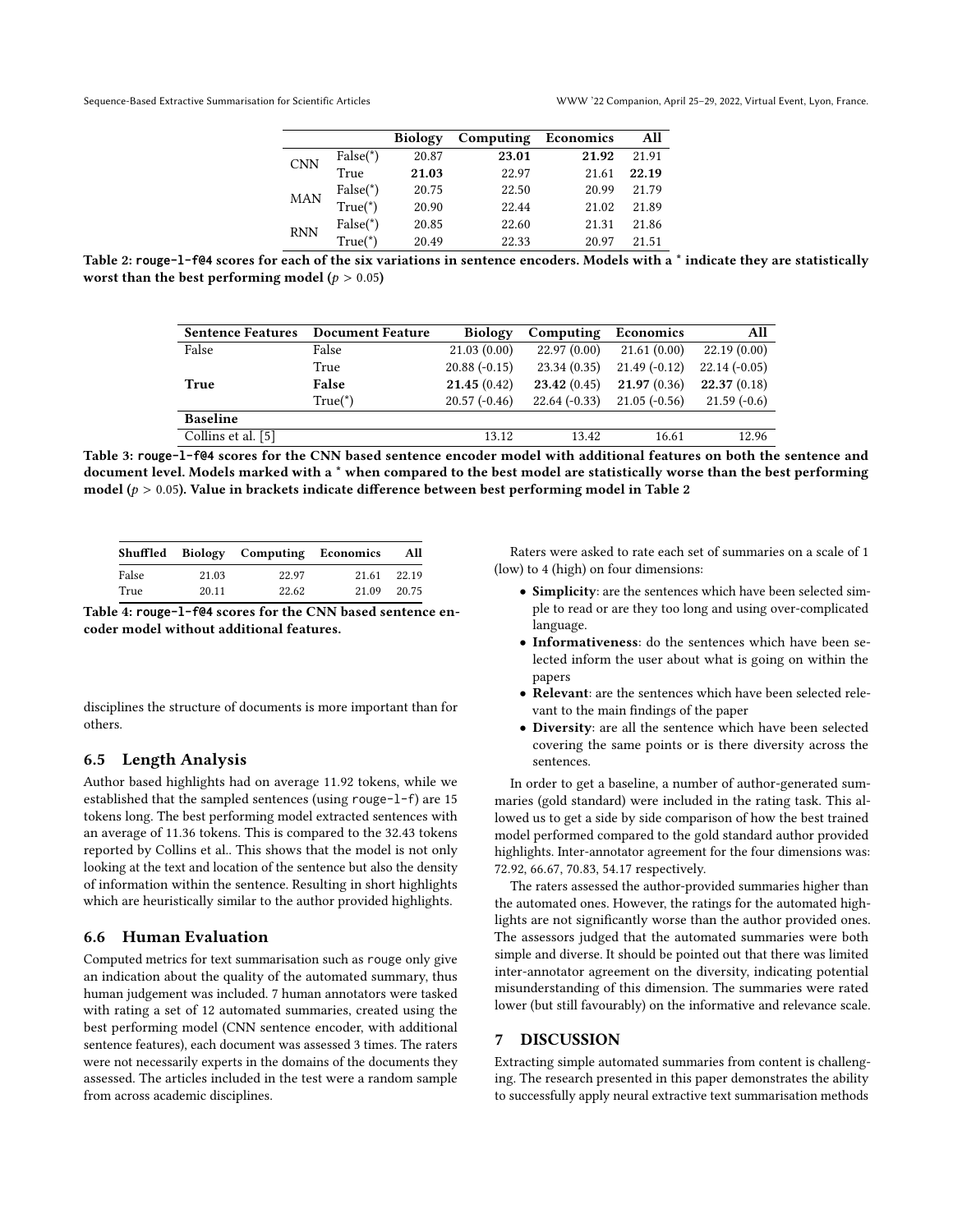<span id="page-5-5"></span>

| <b>Author Highlight</b>                                            | <b>Automated Summary</b>                                           |  |  |
|--------------------------------------------------------------------|--------------------------------------------------------------------|--|--|
| • The expression pattern of visfatin was ubiquitous in the various | • Both subcutaneous fat and visceral fat exhibited higher contents |  |  |
| avian tissues.                                                     | of visfatin mRNA in broiler chickens than those in silky fowl.     |  |  |
| • Visfatin mRNA was most highly expressed in breast muscle and     | • 3T3-L1 adipocytes were treated with recombinant chicken vis-     |  |  |
| continuously decreased with increasing age in silky fowl.          | fatin and insulin.                                                 |  |  |

- Subcutaneous fat and visceral fat exhibited higher contents of visfatin mRNA in broiler chicken than those in silky fowl.
- Visfatin fusion protein significantly increased the expression of adipocyte differentiation marker genes.
- Furthermore, visfatin fusion protein significantly increased the expression of adipocyte differentiation marker genes.
- The visfatin mRNA levels continuously decreased with increasing age in silky fowl.

Table 5: Example author highlights and automated summary for the document "Characterization of the visfatin gene and its expression pattern and effect on 3T3-L1 adipocyte differentiation in chickens" [\(https://www.sciencedirec.com/science/pii/](https://www.sciencedirec.com/science/pii/S0378111917306765) [S0378111917306765\)](https://www.sciencedirec.com/science/pii/S0378111917306765)

| <b>Discipline</b>  | Dive | Info | Simp | Rele |
|--------------------|------|------|------|------|
| <b>Bio Science</b> | 2.81 | 2.49 | 2.93 | 2.65 |
| Computing          | 2.95 | 1.57 | 2.95 | 1.86 |
| Economic           | 3.00 | 2.67 | 3.67 | 2.33 |
| All                | 2.90 | 2.37 | 2.83 | 2.51 |
| Author highlights  | 3.01 | 2.78 | 2.81 | 3.2  |

Table 6: Results for human evaluation

to large scientific articles from a variety of domains. This work shows that moving from a binary classification based model to one which is sequential in nature can result in a significant uplift in the performance of the model. This means the model not only learns from the text but also takes the structure of the scientific article into account, bringing in local and global context to each prediction.

The positive results were observed across a variety of scientific domains (including social sciences). The robustness of the models across domains indicates that the model is potentially learning from common phrase structures seen across scientific disciplines. This would then explain why the inclusion of additional article and sentence-level features resulted in marginal increases in model performance. It would also explain the inclusion of sentences containing common phrases like 'Results can be found in section' in several summaries. The dependency on the structure of the articles seems to differ across disciplines, with a subject like Biology being more impacted in the sentence shuffle experiment. It should also be noted that sentences selected from the methods and results sections often include [OOV](#page-0-2) words such as proteins and chemicals, thus potentially indicating that the sentence encoders were successfully picking up common patterns within the phrasing of the text.

Through the use of human evaluation, we showed that the automated highlights generated were comparable in quality to those submitted by the author. This could be interpreted two ways though, either the model is doing well, or the highlights submitted by the authors are not that good. Speaking to the raters and doing manual inspection of the summaries taught us that it could be a combination of the two. This can be seen in several examples where the author highlights in the validation set where taken directly from the article, with the model then predicting the correct sentences.

From a technical perspective one could argue that even though across the board the [CNN](#page-0-2) achieves the best results, it might not the best model to deploy. A major drawback of this model is the length of time it takes to train compared to other models. Training the [CNN](#page-0-2) model takes on average 24 hours, compared to 11 hours for the MEAN model.<sup>[6](#page-5-7)</sup> The addition of sentence and article-level features resulted in marginal improvements, which may not have justified their inclusion as they again take time to compute.

#### 8 CONCLUSION

To conclude, in this paper we presented an empirical analysis of using sequential models for extractive text summarisation. Results indicate that through the application of a basic [RNN](#page-0-2) model, one can get summaries which are as good as those provided by the author of the paper. Depending on the disciplines of the paper there are varying degrees of reliance on the structure of the article. In further research we will look at the use of more complex sentence embeddings, which can take into account tokens such as protein and genes names which are currently treated as random embeddings.

# **REFERENCES**

- <span id="page-5-4"></span>[1] 2014. Evolution of reddit. ACM Press, New York, New York, USA. [https://doi.](https://doi.org/10.1145/2567948.2576943) [org/10.1145/2567948.2576943](https://doi.org/10.1145/2567948.2576943)
- <span id="page-5-3"></span>[2] Isabelle Augenstein, Mrinal Das, Sebastian Riedel, Lakshmi Vikraman, and Andrew McCallum. 2017. SemEval 2017 Task 10 - ScienceIE - Extracting Keyphrases and Relations from Scientific Publications. SemEval@ACL (2017), 546-555. <https://doi.org/10.18653/v1/S17-2091>
- <span id="page-5-6"></span>[3] Jianpeng Cheng and Mirella Lapata. 2016. Neural Summarization by Extracting Sentences and Words. In Proceedings of the 54th Annual Meeting of the Association for Computational Linguistics (Volume 1: Long Papers). Association for Computational Linguistics, Berlin, Germany, 484–494. [https://doi.org/10.18653/v1/P16-](https://doi.org/10.18653/v1/P16-1046) [1046](https://doi.org/10.18653/v1/P16-1046)
- <span id="page-5-2"></span>[4] Arman Cohan, Waleed Ammar, Madeleine van Zuylen, and Field Cady. 2019. Structural Scaffolds for Citation Intent Classification in Scientific Publications. arXiv.org (April 2019). arXiv[:1904.01608v2](https://arxiv.org/abs/1904.01608v2) [cs.CL] [http://arxiv.org/abs/1904.](http://arxiv.org/abs/1904.01608v2) [01608v2](http://arxiv.org/abs/1904.01608v2)
- <span id="page-5-1"></span>[5] Ed Collins, Isabelle Augenstein, and Sebastian Riedel. 2017. A Supervised Approach to Extractive Summarisation of Scientific Papers. CoRR (2017), 195–205. <https://doi.org/10.18653/v1/K17-1021>
- <span id="page-5-0"></span>[6] Günes Erkan and Dragomir R Radev. 2004. LexRank - Graph-based Lexical Centrality as Salience in Text Summarization. Journal of Artificial Intelligence Research 22 (2004), 457–479. [https://www.scopus.com/inward/record.uri?partnerID=](https://www.scopus.com/inward/record.uri?partnerID=HzOxMe3b&scp=27344433526&origin=inward) [HzOxMe3b&scp=27344433526&origin=inward](https://www.scopus.com/inward/record.uri?partnerID=HzOxMe3b&scp=27344433526&origin=inward)

<span id="page-5-7"></span><sup>6</sup>Trained on an AWS ml.p3.16xlarge instance